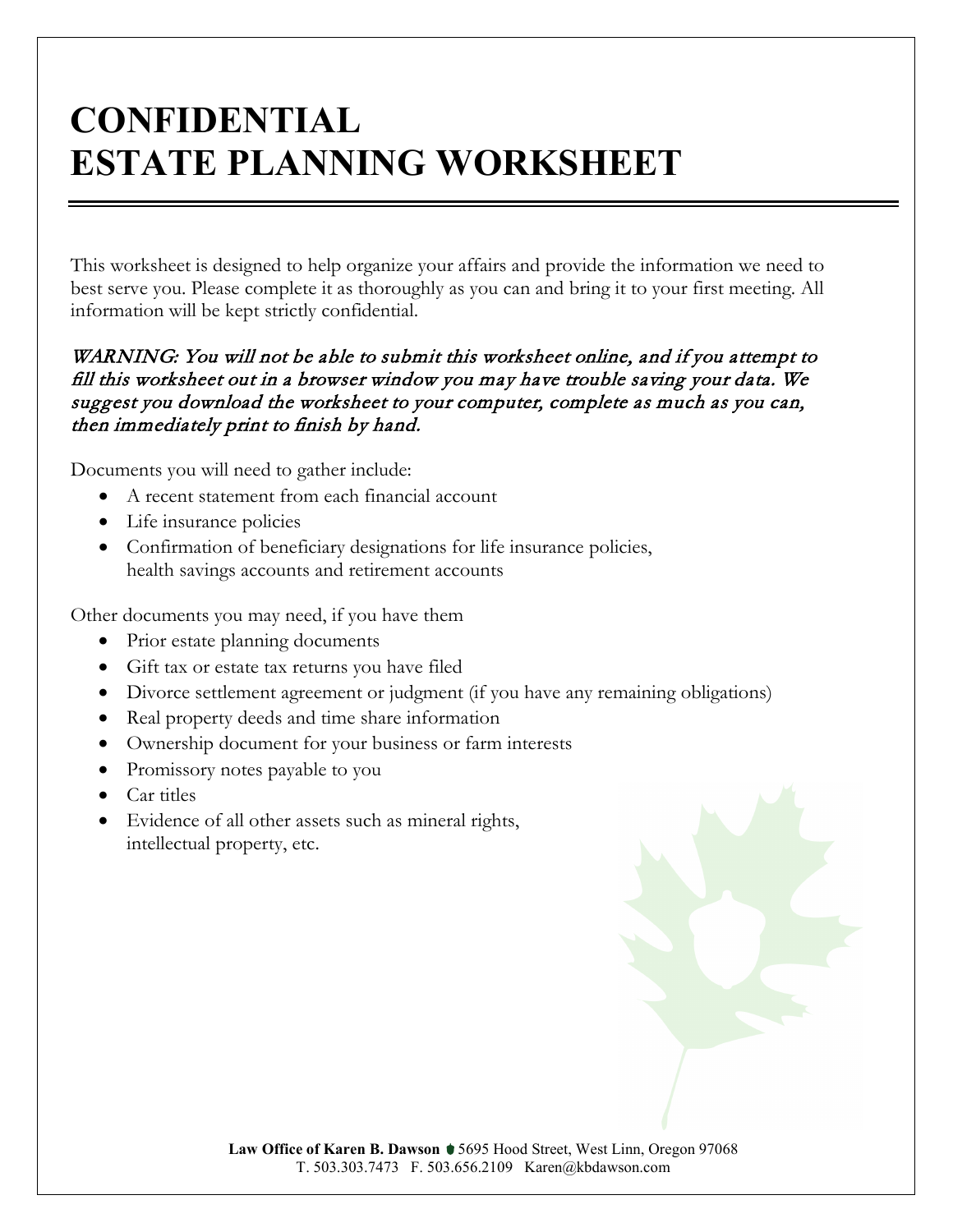#### **PERSONAL INFORMATION**

| 1 ENSUNAL 1NFUNNIATIUN                                                                                       |                                                                                                                      |           |
|--------------------------------------------------------------------------------------------------------------|----------------------------------------------------------------------------------------------------------------------|-----------|
| Full Legal Name<br>the control of the control of the control of the control of the control of the control of |                                                                                                                      |           |
| Preferred Name                                                                                               |                                                                                                                      |           |
| <b>Birth Date</b>                                                                                            |                                                                                                                      |           |
| Home Address                                                                                                 |                                                                                                                      |           |
| City, State, Zip                                                                                             |                                                                                                                      |           |
| County                                                                                                       | Email                                                                                                                |           |
| Home Phone                                                                                                   | Cell Phone                                                                                                           |           |
| Would you like a lext and/or email reminder of your appointments with us?                                    |                                                                                                                      |           |
| Employer                                                                                                     |                                                                                                                      |           |
|                                                                                                              |                                                                                                                      |           |
| <b>ADVISORS</b>                                                                                              |                                                                                                                      |           |
|                                                                                                              | Name                                                                                                                 | Telephone |
| Accountant:                                                                                                  |                                                                                                                      |           |
| Financial Advisor:                                                                                           |                                                                                                                      |           |
| Life Insurance Agent:                                                                                        |                                                                                                                      |           |
| <b>Stock Broker:</b>                                                                                         |                                                                                                                      |           |
| Trustee (if any):                                                                                            | <u> 1989 - Johann Stein, marwolaethau a bhann an t-Amhain an t-Amhain an t-Amhain an t-Amhain an t-Amhain an t-A</u> |           |
|                                                                                                              |                                                                                                                      |           |
| Who referred you (or how you heard about us):                                                                |                                                                                                                      |           |
|                                                                                                              |                                                                                                                      |           |
|                                                                                                              |                                                                                                                      |           |
| What are your primary objectives for estate planning at this time (check all that apply)                     |                                                                                                                      |           |
| Protect children/grandchildren/partners                                                                      | Ease of mind                                                                                                         |           |
| <b>Reduce Estate Taxes</b>                                                                                   | Upcoming surgery; date if applicable                                                                                 |           |
| Avoid probate                                                                                                | Upcoming travel plans                                                                                                |           |

Organize my affairs **Times** Tired of procrastinating

Other

Make my financial planner happy **Protect myself and assets if I become incapacitated** 

Law Office of Karen B. Dawson  $\blacklozenge$  5695 Hood Street, West Linn, Oregon 97068 T. 503.303.7473 F. 503.656.2109 Karen@kbdawson.com

 $\_$  , and the set of the set of the set of the set of the set of the set of the set of the set of the set of the set of the set of the set of the set of the set of the set of the set of the set of the set of the set of th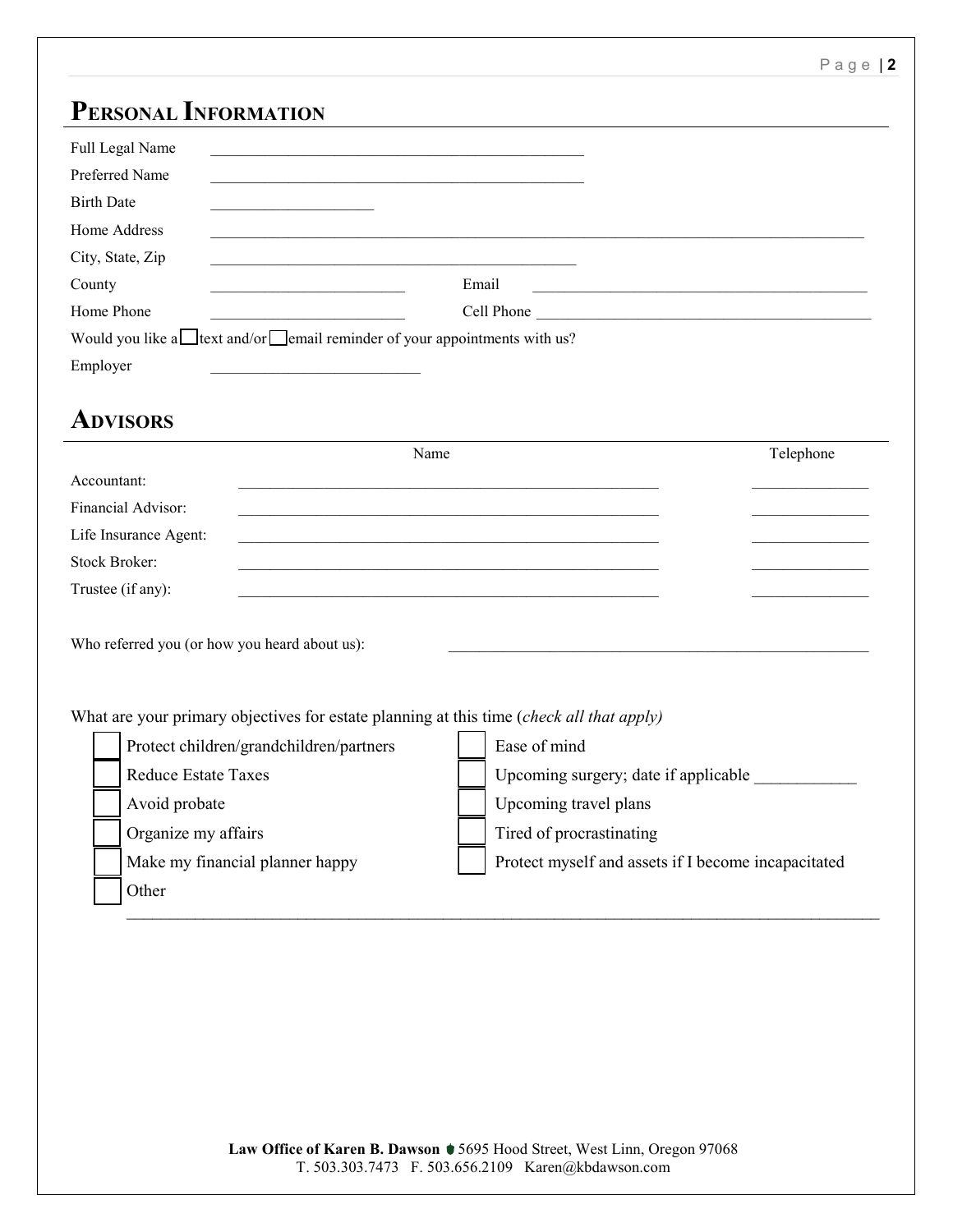|  | Law Office of Karen B. Dawson ♦ 5695 Hood Street, West Linn, Oregon 97068 |
|--|---------------------------------------------------------------------------|
|  | T. 503.303.7473 F. 503.656.2109 Karen@kbdawson.com                        |
|  |                                                                           |

| Full Legal Name                                     | <b>CHILDREN AND/OR OTHER DEPENDENTS</b><br>the control of the control of the control of the control of the control of the control of | Birth date                      |
|-----------------------------------------------------|--------------------------------------------------------------------------------------------------------------------------------------|---------------------------------|
| Home Address<br>City, State, Zip                    |                                                                                                                                      |                                 |
| Email:                                              |                                                                                                                                      |                                 |
| Natural                                             | Married<br>Legally Adopted                                                                                                           | Needs Special Care<br>Dependent |
| Full Legal Name<br>Home Address<br>City, State, Zip |                                                                                                                                      | Birth date                      |
| Email:                                              |                                                                                                                                      | Tel. Nos. (Home and Cell)       |
| Natural                                             | Legally Adopted<br>Married                                                                                                           | Needs Special Care<br>Dependent |
| Full Legal Name<br>Home Address                     |                                                                                                                                      | Birth date                      |
| City, State, Zip                                    |                                                                                                                                      |                                 |
| Email:                                              |                                                                                                                                      |                                 |
| Natural                                             | Legally Adopted<br>Married                                                                                                           | Needs Special Care<br>Dependent |
| Full Legal Name<br>Home Address                     |                                                                                                                                      | Birth date                      |
| City, State, Zip                                    |                                                                                                                                      |                                 |
| Email:                                              |                                                                                                                                      | Tel. Nos. (Home and Cell)       |
|                                                     | Legally Adopted<br>Married                                                                                                           | Needs Special Care<br>Dependent |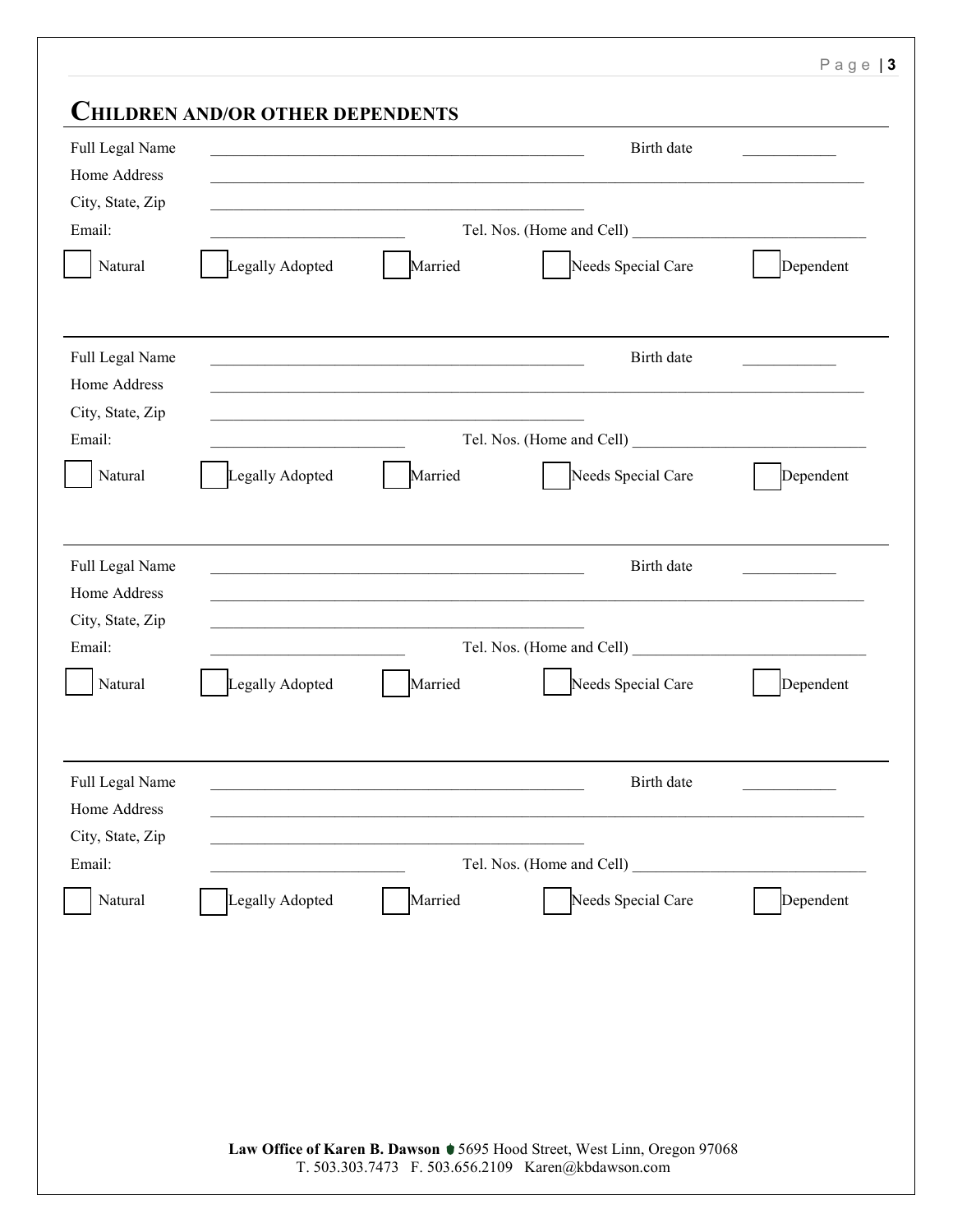#### Page | **4**

# *Nominate People to Act for You*

# **MEDICAL DECISION MAKERS**

|                     | Who do you nominate to make medical decisions for you when you are unable to communicate your wishes? |                                                                                                                                |
|---------------------|-------------------------------------------------------------------------------------------------------|--------------------------------------------------------------------------------------------------------------------------------|
|                     |                                                                                                       |                                                                                                                                |
|                     |                                                                                                       |                                                                                                                                |
|                     |                                                                                                       |                                                                                                                                |
|                     |                                                                                                       |                                                                                                                                |
|                     |                                                                                                       |                                                                                                                                |
|                     |                                                                                                       |                                                                                                                                |
|                     |                                                                                                       |                                                                                                                                |
|                     |                                                                                                       |                                                                                                                                |
|                     |                                                                                                       |                                                                                                                                |
|                     |                                                                                                       | GUARDIANS FOR YOUR CHILDREN (IF NEEDED)                                                                                        |
| who is appropriate. |                                                                                                       | Who would you appoint to care for your children if you are unable to care for them? If you do not know, I will help you decide |
|                     |                                                                                                       |                                                                                                                                |
|                     |                                                                                                       |                                                                                                                                |
|                     |                                                                                                       |                                                                                                                                |
|                     |                                                                                                       |                                                                                                                                |
|                     |                                                                                                       |                                                                                                                                |
|                     |                                                                                                       |                                                                                                                                |
|                     | <b>TRUSTEES FOR YOUR CHILDREN (IF NEEDED)</b>                                                         |                                                                                                                                |
|                     |                                                                                                       |                                                                                                                                |
|                     | Who do you nominate to manage the inheritance you leave for your minor or young adult children?       |                                                                                                                                |
|                     |                                                                                                       |                                                                                                                                |
|                     |                                                                                                       |                                                                                                                                |
|                     |                                                                                                       |                                                                                                                                |
|                     |                                                                                                       |                                                                                                                                |
|                     |                                                                                                       |                                                                                                                                |
|                     |                                                                                                       |                                                                                                                                |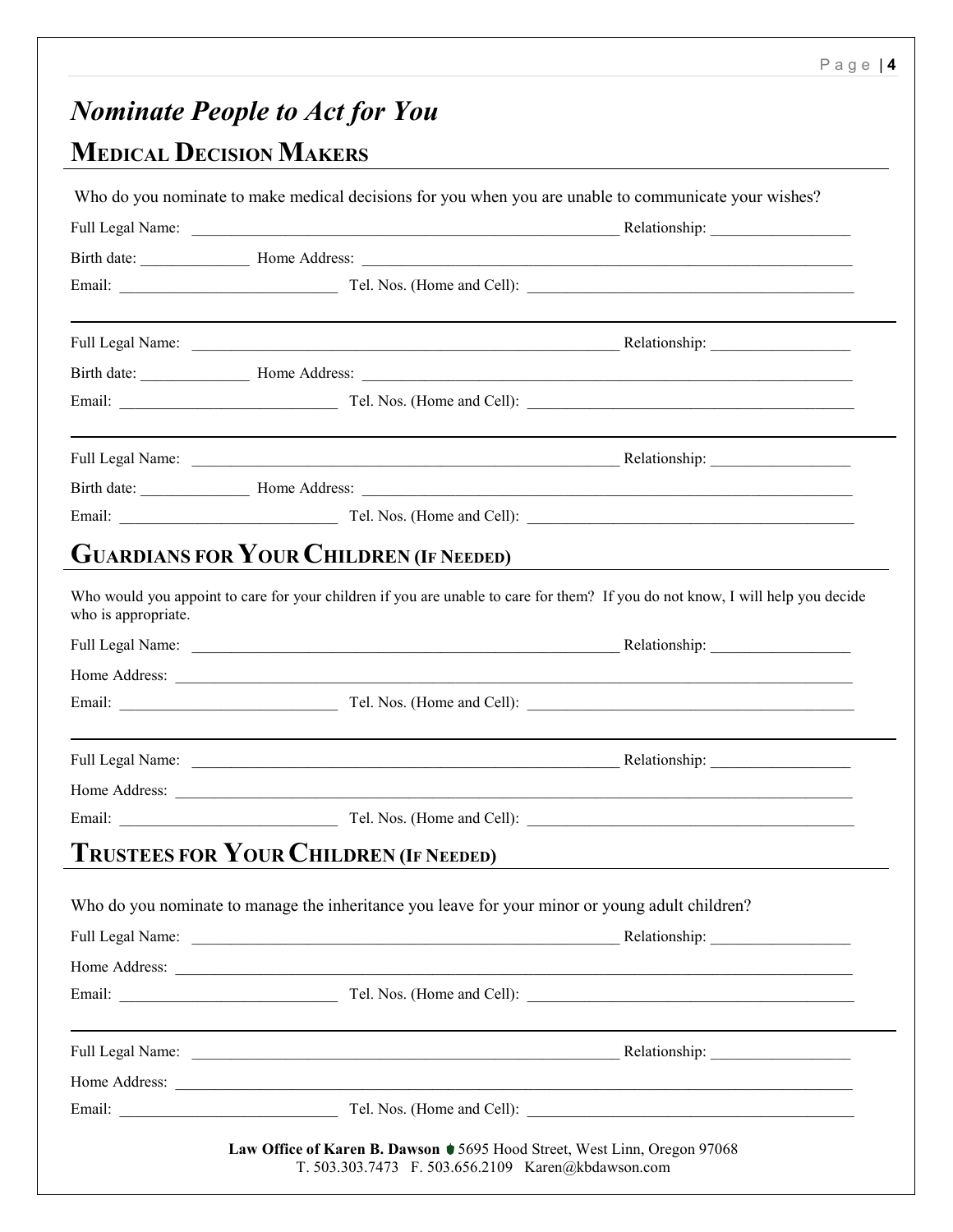## **FINANCIALMANAGEMENTDURING YOUR INCAPACITY**

| the control of the control of the control of the control of the control of the control of the control of the control of the control of the control of the control of the control of the control of the control of the control |  |
|-------------------------------------------------------------------------------------------------------------------------------------------------------------------------------------------------------------------------------|--|
|                                                                                                                                                                                                                               |  |
|                                                                                                                                                                                                                               |  |
| <b>EXECUTOR/ADMINISTRATOR OF YOUR ESTATE</b>                                                                                                                                                                                  |  |
| Who do you nominate to administer your estate and distribute your property after your death?                                                                                                                                  |  |
|                                                                                                                                                                                                                               |  |
|                                                                                                                                                                                                                               |  |
|                                                                                                                                                                                                                               |  |
|                                                                                                                                                                                                                               |  |
|                                                                                                                                                                                                                               |  |
|                                                                                                                                                                                                                               |  |
| <b>CARETAKER FOR YOUR PETS (IF NEEDED)</b>                                                                                                                                                                                    |  |
| Who would you ask to care for your pets if you are unable to care for them?                                                                                                                                                   |  |
|                                                                                                                                                                                                                               |  |
|                                                                                                                                                                                                                               |  |
| Email: Tel. Nos. (Home and Cell):                                                                                                                                                                                             |  |

Law Office of Karen B. Dawson ♦ 5695 Hood Street, West Linn, Oregon 97068 T. 503.303.7473 F. 503.656.2109 Karen@kbdawson.com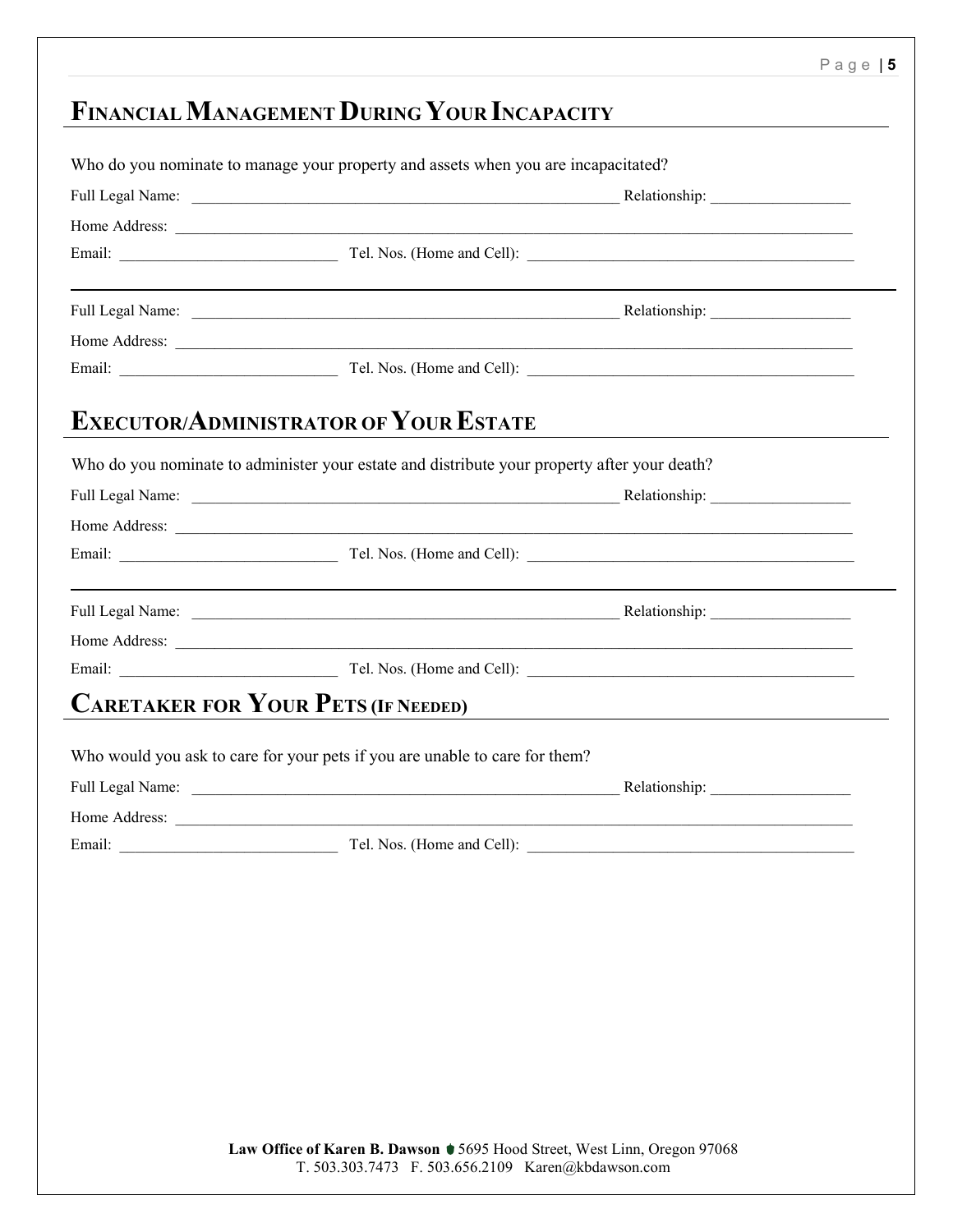### **YOUR DISTRIBUTION PLANS**

### **SPECIFIC GIFTS**

List any gifts of specific real estate, personal property or cash gifts you wish to make to either individuals or charities.

\_\_\_\_\_\_\_\_\_\_\_\_\_\_\_\_\_\_\_\_\_\_\_\_\_\_\_\_\_\_\_\_\_\_\_\_\_\_\_\_\_\_\_\_\_\_\_\_\_\_\_\_\_\_\_\_\_\_\_\_\_\_\_\_\_\_\_\_\_\_\_\_\_\_\_\_\_\_\_\_\_\_\_\_\_\_\_\_\_\_\_\_\_\_\_\_\_\_\_

\_\_\_\_\_\_\_\_\_\_\_\_\_\_\_\_\_\_\_\_\_\_\_\_\_\_\_\_\_\_\_\_\_\_\_\_\_\_\_\_\_\_\_\_\_\_\_\_\_\_\_\_\_\_\_\_\_\_\_\_\_\_\_\_\_\_\_\_\_\_\_\_\_\_\_\_\_\_\_\_\_\_\_\_\_\_\_\_\_\_\_\_\_\_\_\_\_\_\_

 $\_$  , and the state of the state of the state of the state of the state of the state of the state of the state of the state of the state of the state of the state of the state of the state of the state of the state of the

 $\_$  , and the state of the state of the state of the state of the state of the state of the state of the state of the state of the state of the state of the state of the state of the state of the state of the state of the

**Individual or Charity Amount or Property** 

#### **DIVISION OF THE REST OF MY PROPERTY**

How would you like to divide the remainder of your estate after personal property and specific gifts have been distributed?

\_\_\_\_\_\_\_\_\_\_\_\_\_\_\_\_\_\_\_\_\_\_\_\_\_\_\_\_\_\_\_\_\_\_\_\_\_\_\_\_\_\_\_\_\_\_\_\_\_\_\_\_\_\_\_\_\_\_\_\_\_\_\_\_\_\_\_\_\_\_\_\_\_\_\_\_\_\_\_\_\_\_\_\_\_\_\_\_\_\_\_\_\_\_\_\_\_\_\_

 $\_$  , and the state of the state of the state of the state of the state of the state of the state of the state of the state of the state of the state of the state of the state of the state of the state of the state of the

 $\_$  , and the state of the state of the state of the state of the state of the state of the state of the state of the state of the state of the state of the state of the state of the state of the state of the state of the

\_\_\_\_\_\_\_\_\_\_\_\_\_\_\_\_\_\_\_\_\_\_\_\_\_\_\_\_\_\_\_\_\_\_\_\_\_\_\_\_\_\_\_\_\_\_\_\_\_\_\_\_\_\_\_\_\_\_\_\_\_\_\_\_\_\_\_\_\_\_\_\_\_\_\_\_\_\_\_\_\_\_\_\_\_\_\_\_\_\_\_\_\_\_\_\_\_\_\_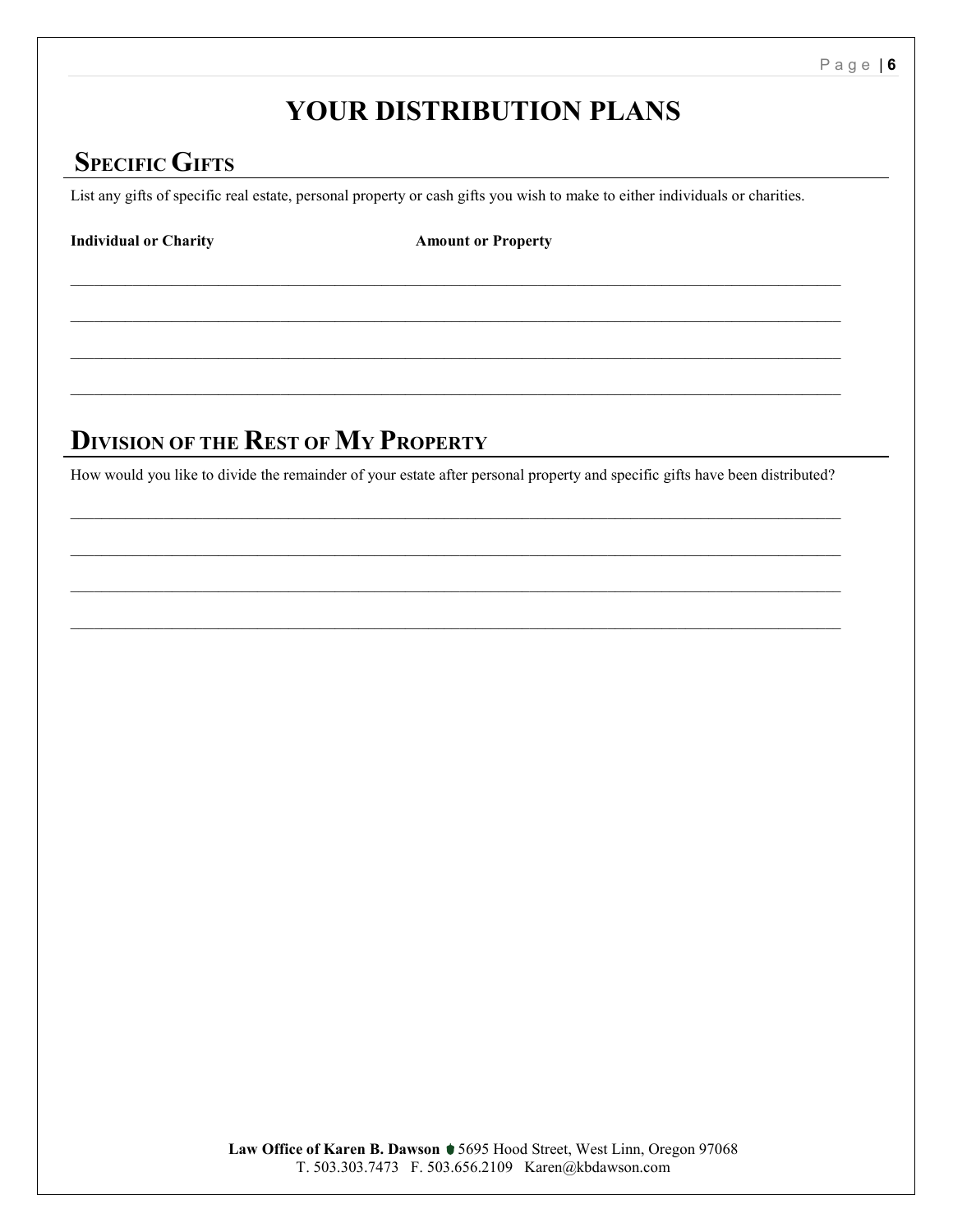# **IMPORTANT QUESTIONS**

| (Please check "Yes" or "No" for your answer)                                                                                    |  |
|---------------------------------------------------------------------------------------------------------------------------------|--|
| Do you have any on-going or new health concerns that we should discuss? (Please explain)                                        |  |
| Are you a veteran?                                                                                                              |  |
| Do you have a child with special educational, medical or physical needs?                                                        |  |
| Do you have a child who receives governmental support or benefit?                                                               |  |
| Do you provide primary or other major financial support to adult children?                                                      |  |
| Are you receiving Social security, Disability or other governmental benefits?                                                   |  |
| Have you been divorced?                                                                                                         |  |
| If so, do you have any ongoing obligations pursuant to the divorce or property settlement agreement? (Please<br>furnish a copy) |  |
| Have you been widowed?                                                                                                          |  |
| If so, was a federal or state estate tax return filed? (Please furnish a copy)                                                  |  |
| Have you ever filed federal or state gift tax returns? (Please furnish copies of these returns)                                 |  |
| Have you completed previous will, trust, or estate planning? (Please furnish copies of these documents)                         |  |
| Do you support any charitable organizations now that you wish to make provisions for at the time of your death?                 |  |
| Are you a U.S. Citizen?                                                                                                         |  |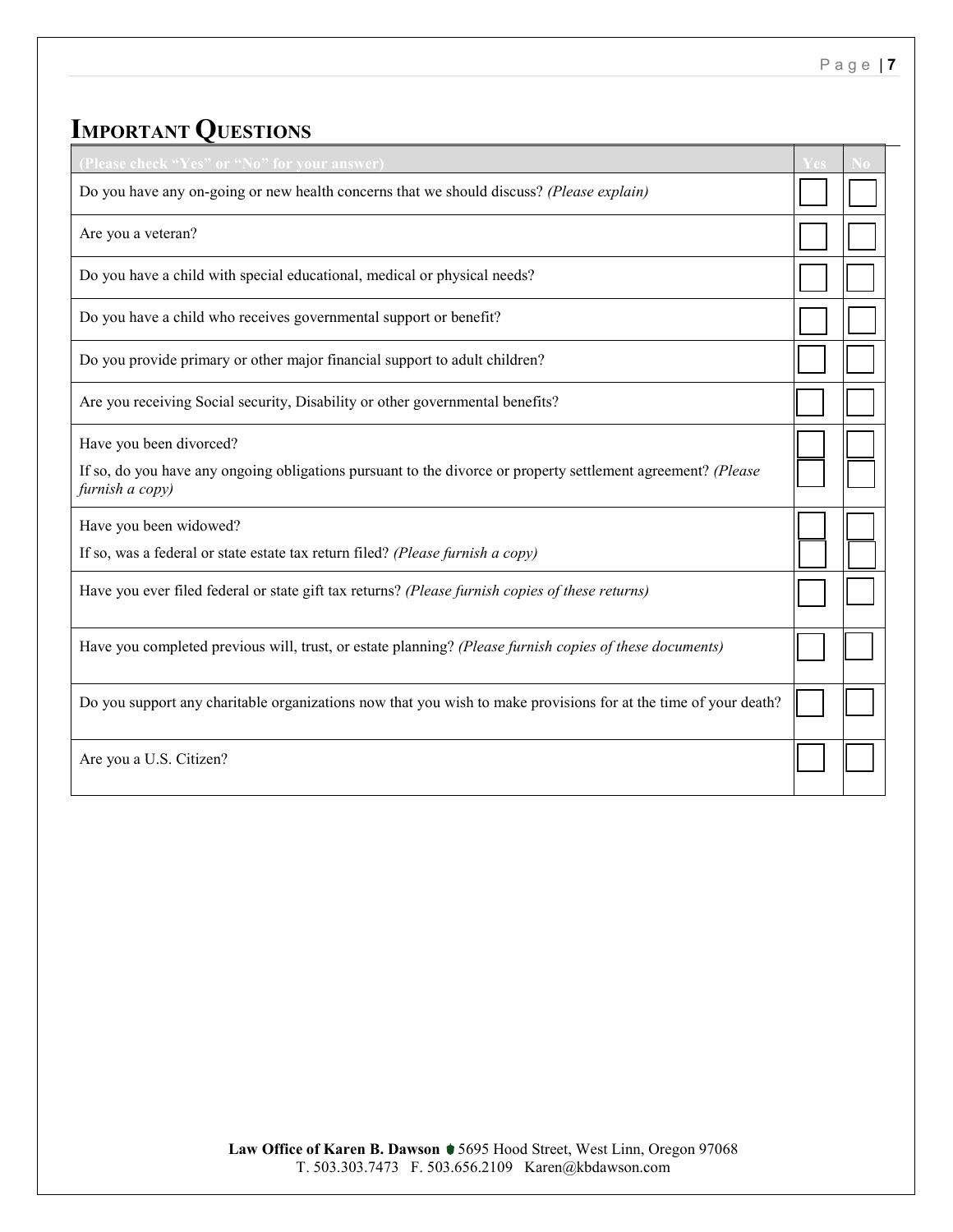## **PROPERTY INFORMATION**

#### **BANK ACCOUNTS**

#### **Documents to gather:** Bank statements

Note: If account is in your name for the benefit of a minor, please specify and give minor's name.

| Name of Bank or Credit Union | Type of Account Account Number | Amount |
|------------------------------|--------------------------------|--------|
|                              |                                |        |
|                              |                                |        |
|                              |                                |        |
|                              |                                |        |
|                              |                                |        |
|                              |                                |        |
|                              |                                |        |
|                              |                                |        |
|                              |                                |        |

#### **REAL ESTATE**

| Documents to gather: Deeds. If you don't have the deeds, we will search the public record. |                   |          |
|--------------------------------------------------------------------------------------------|-------------------|----------|
| General Description and Address                                                            | Fair Market Value | Mortgage |
|                                                                                            |                   |          |
|                                                                                            |                   |          |
|                                                                                            |                   |          |
|                                                                                            |                   |          |
|                                                                                            |                   |          |
|                                                                                            |                   |          |

#### **INVESTMENT ACCOUNTS (DO NOT INCLUDE RETIREMENT ACCOUNTS)**

Documents to gather: Account statements

Note: If account is in your name for the benefit of a minor, please specify and give minor's name. Name of Brokerage Firm

| Or Mutual Fund | Type of Account | Current Value |
|----------------|-----------------|---------------|
|                |                 |               |
|                |                 |               |
|                |                 |               |
|                |                 |               |
|                |                 |               |
|                |                 |               |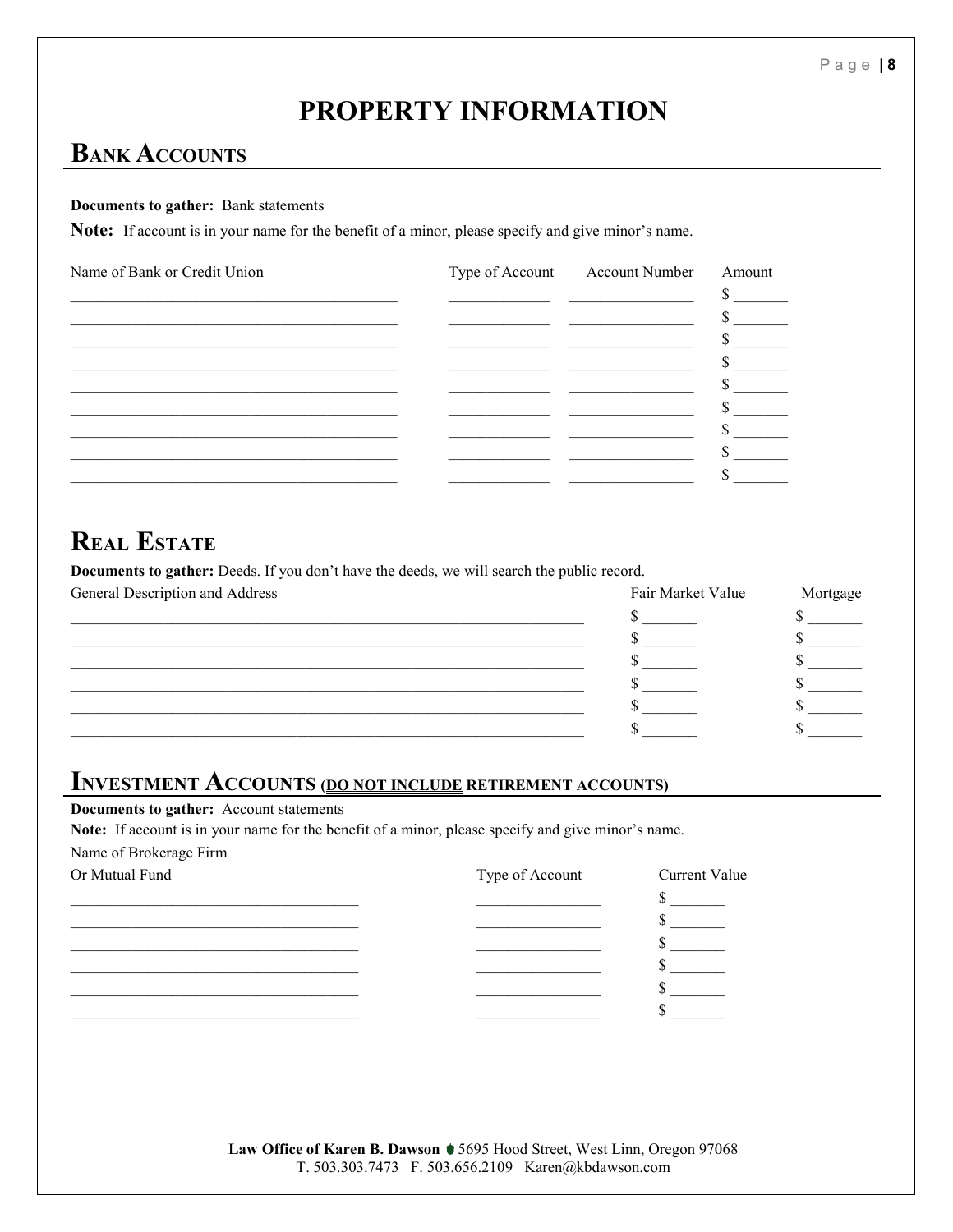#### **529 COLLEGE SAVINGS PLANS**

| Owner                                                                                                                                                                                                                                | Beneficiary                                                                                                                                                                                                                          | <b>Current Value</b>                        |                    |
|--------------------------------------------------------------------------------------------------------------------------------------------------------------------------------------------------------------------------------------|--------------------------------------------------------------------------------------------------------------------------------------------------------------------------------------------------------------------------------------|---------------------------------------------|--------------------|
|                                                                                                                                                                                                                                      | <u> 1990 - Johann John Stoff, deutscher Stoffen und der Stoffen und der Stoffen und der Stoffen und der Stoffen un</u>                                                                                                               | $\frac{\text{S}}{\text{S}}$                 |                    |
| <u> 1989 - Johann Stein, mars et al. 1990 - Anna ann an t-Alban ann an t-Alban ann an t-Alban ann an t-Alban ann an t-Alban ann an t-Alban ann an t-Alban ann an t-Alban ann an t-Alban ann an t-Alban ann an t-Alban ann an t-A</u> | <u> 1990 - Johann John Stein, markin fan it ferskearre fan it ferskearre fan it ferskearre fan it ferskearre fan</u>                                                                                                                 | $\frac{\text{S}}{\text{S}}$                 |                    |
|                                                                                                                                                                                                                                      |                                                                                                                                                                                                                                      | $\frac{\sqrt{2}}{2}$                        |                    |
|                                                                                                                                                                                                                                      |                                                                                                                                                                                                                                      |                                             |                    |
| <b>HSA HEALTH SAVINGS ACCOUNTS</b>                                                                                                                                                                                                   |                                                                                                                                                                                                                                      |                                             |                    |
| Owner                                                                                                                                                                                                                                | Beneficiary                                                                                                                                                                                                                          | <b>Current Value</b>                        |                    |
|                                                                                                                                                                                                                                      | <u> 1989 - Johann Harry Harry Harry Harry Harry Harry Harry Harry Harry Harry Harry Harry Harry Harry Harry Harry Harry Harry Harry Harry Harry Harry Harry Harry Harry Harry Harry Harry Harry Harry Harry Harry Harry Harry Ha</u> | $\frac{\text{S}}{\text{S}}$<br>$\mathbb{S}$ |                    |
|                                                                                                                                                                                                                                      | <u> 1989 - Johann John Stein, mars an deus Amerikaansk kommunister (</u>                                                                                                                                                             |                                             |                    |
|                                                                                                                                                                                                                                      |                                                                                                                                                                                                                                      |                                             |                    |
| STOCK & BOND CERTIFICATES (NOT IN A BROKERAGE ACCOUNT)                                                                                                                                                                               |                                                                                                                                                                                                                                      |                                             |                    |
|                                                                                                                                                                                                                                      |                                                                                                                                                                                                                                      |                                             |                    |
| Documents to gather: Stock certificates or statements                                                                                                                                                                                |                                                                                                                                                                                                                                      |                                             |                    |
| Company                                                                                                                                                                                                                              | Number                                                                                                                                                                                                                               | Fair Market                                 |                    |
|                                                                                                                                                                                                                                      | of Shares                                                                                                                                                                                                                            | Value                                       |                    |
| the control of the control of the control of the control of the control of the control of                                                                                                                                            |                                                                                                                                                                                                                                      | $\frac{\text{S}}{\text{S}}$                 |                    |
|                                                                                                                                                                                                                                      |                                                                                                                                                                                                                                      | $\frac{\text{S}}{\text{S}}$                 |                    |
|                                                                                                                                                                                                                                      |                                                                                                                                                                                                                                      | $\mathbb{S}$                                |                    |
|                                                                                                                                                                                                                                      |                                                                                                                                                                                                                                      |                                             |                    |
| <b>STOCK OPTIONS HELD BY YOU</b>                                                                                                                                                                                                     |                                                                                                                                                                                                                                      |                                             |                    |
|                                                                                                                                                                                                                                      |                                                                                                                                                                                                                                      |                                             |                    |
| ISO/NQSO<br>Company                                                                                                                                                                                                                  |                                                                                                                                                                                                                                      | Number<br>Strike                            | Current            |
|                                                                                                                                                                                                                                      |                                                                                                                                                                                                                                      | of Shares<br>Price                          | <b>Stock Price</b> |
|                                                                                                                                                                                                                                      |                                                                                                                                                                                                                                      | $\sim$                                      | $\sim$             |
|                                                                                                                                                                                                                                      |                                                                                                                                                                                                                                      | $\sim$                                      |                    |
|                                                                                                                                                                                                                                      |                                                                                                                                                                                                                                      |                                             |                    |
|                                                                                                                                                                                                                                      |                                                                                                                                                                                                                                      |                                             |                    |
| <b>MORTGAGES OR PROMISSORY NOTES PAYABLE TO YOU</b>                                                                                                                                                                                  |                                                                                                                                                                                                                                      |                                             |                    |
|                                                                                                                                                                                                                                      |                                                                                                                                                                                                                                      |                                             |                    |
| Name of Debtor                                                                                                                                                                                                                       | Date Due<br>Payment                                                                                                                                                                                                                  | <b>Current Balance</b>                      |                    |

| ivalije of Debtol | Date Due<br>(mo/yr) | гаушеш | Current Dalance |
|-------------------|---------------------|--------|-----------------|
|                   |                     |        |                 |
|                   |                     |        |                 |
|                   |                     |        |                 |
|                   |                     |        |                 |

Law Office of Karen B. Dawson ♦ 5695 Hood Street, West Linn, Oregon 97068 T. 503.303.7473 F. 503.656.2109 Karen@kbdawson.com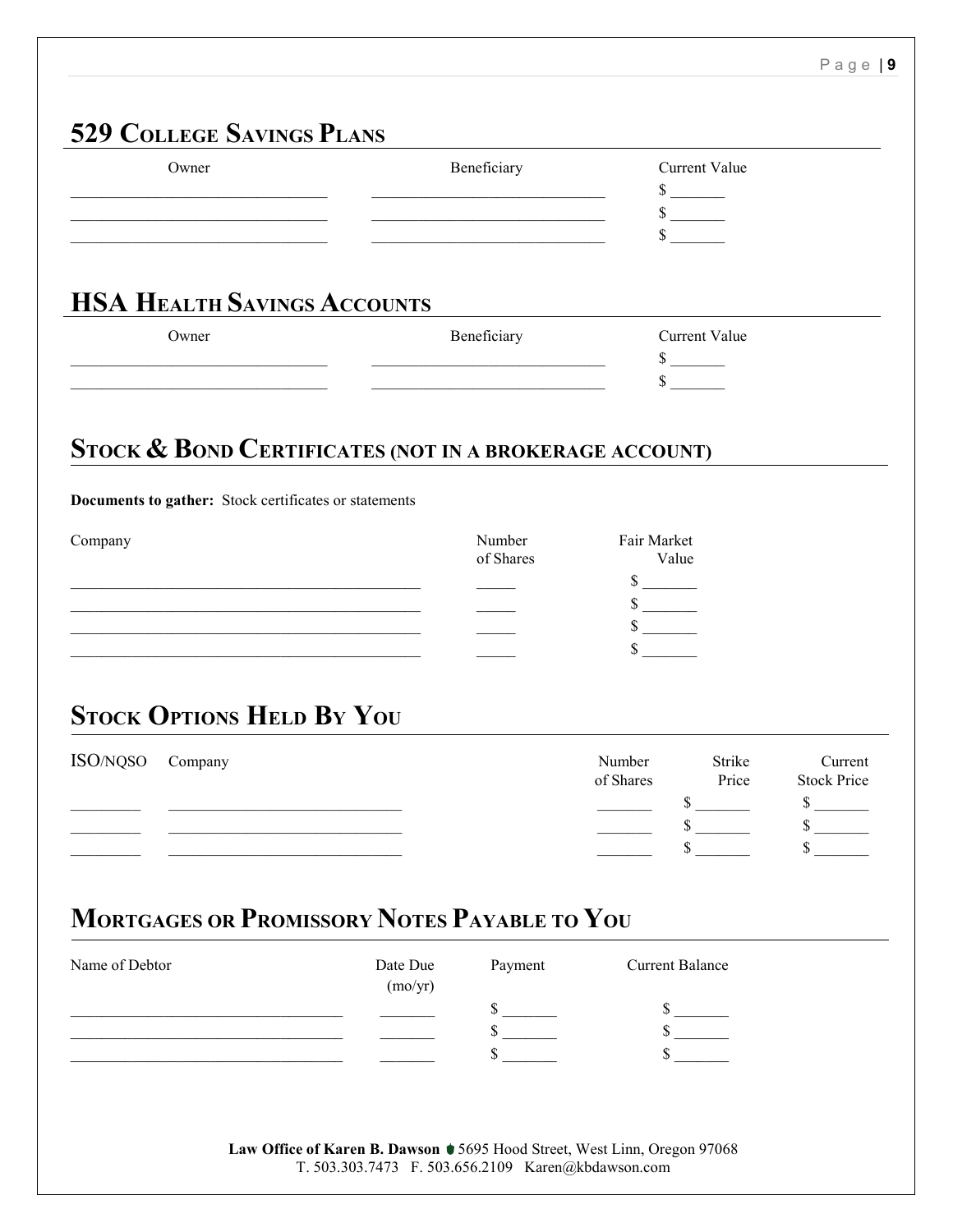#### **ANTICIPATED INHERITANCE, GIFT or LAWSUIT JUDGEMENT**

Describe the gifts or inheritances that you expect to receive at some time in the future; or monies that you anticipate receiving through a judgment in a lawsuit.

 $\sim$  5  $-$ \_\_\_\_\_\_\_\_\_\_\_\_\_\_\_\_\_\_\_\_\_\_\_\_\_\_\_\_\_\_\_\_\_\_\_\_\_\_\_\_\_\_\_\_\_\_\_\_\_\_\_\_\_\_\_\_\_\_\_\_\_\_\_\_\_\_\_\_\_\_\_\_\_\_\_\_\_\_\_\_\_\_\_\_\_\_\_\_ \$ \_\_\_\_\_\_\_  $\sim$  5  $-$ 

### **YOUR PARTNERSHIP AND LLC INTERESTS**

**Documents to gather**: Partnership or LLC agreement. Important: bring your buy/sell agreement if you have one.

| Partnership or LLC Name |  |  |
|-------------------------|--|--|
|                         |  |  |

| Partnership or LLC Name | Percentage Owned   | Net Value              |  |
|-------------------------|--------------------|------------------------|--|
|                         | General<br>Partner | Ltd Partner/<br>Member |  |
|                         | $\%$               | $\%$                   |  |
|                         | $\%$               | $\%$                   |  |
|                         | $\%$               | $\%$                   |  |
|                         | $\%$               | $\frac{0}{0}$          |  |

### **CORPORATE BUSINESS INTERESTS**

#### **Documents to gather:** Stock certificates

| Company | Number    | Buy/Sell  | Percentage    | Net Value |
|---------|-----------|-----------|---------------|-----------|
|         | of shares | Agreement | Ownership     |           |
|         |           | (Y/N)     |               |           |
|         |           |           | $\frac{0}{0}$ | \$        |
|         |           |           | $\frac{0}{0}$ | <b>S</b>  |
|         |           |           | $\%$          |           |
|         |           |           | $\frac{0}{0}$ |           |

#### **SOLE PROPRIETORSHIPS**

| Name of Business | Description of Business | Value |
|------------------|-------------------------|-------|
|                  |                         |       |
|                  |                         |       |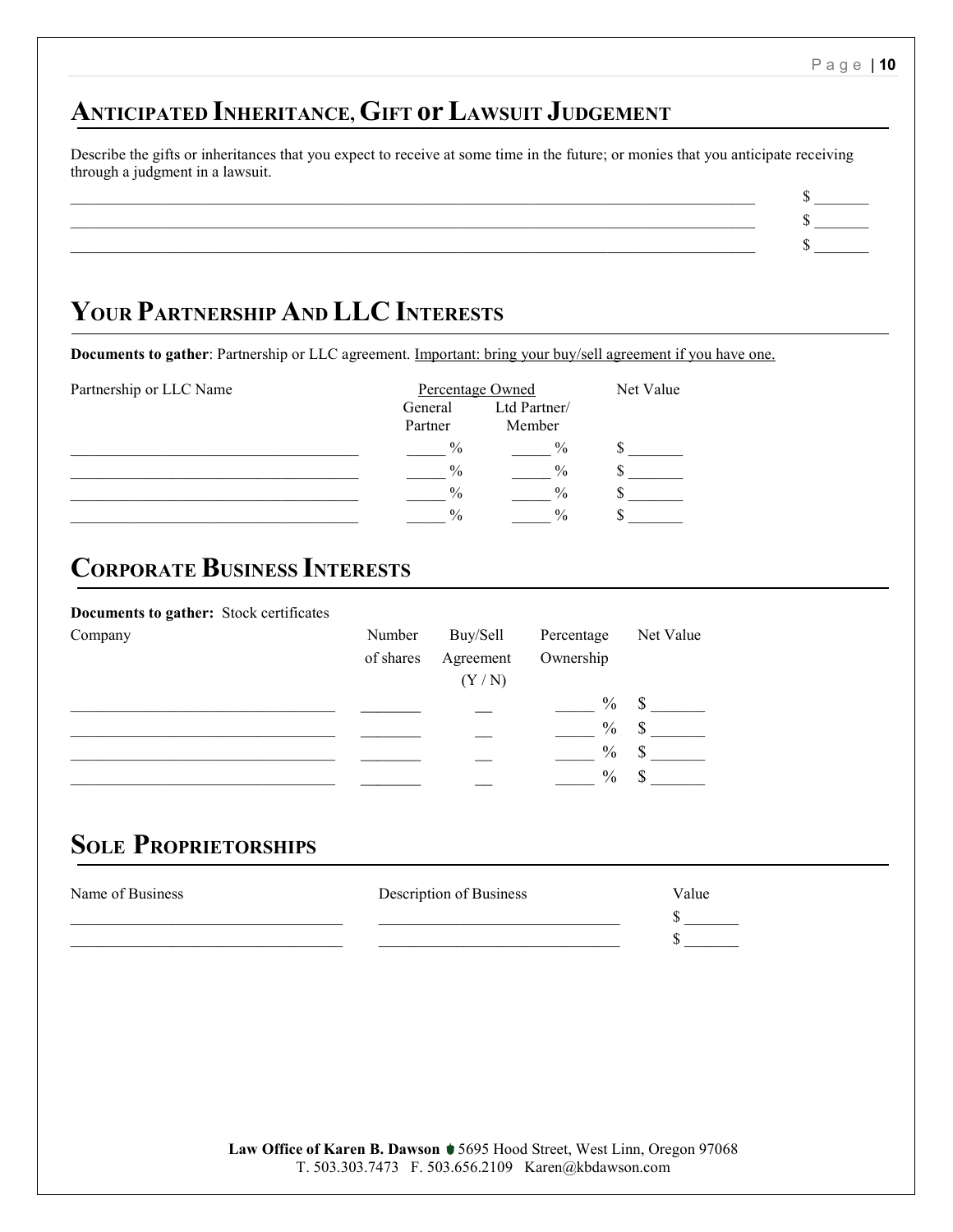Page | **11**

### **FARM & RANCH INTERESTS (ENTER LAND VALUES IN REAL ESTATE)**

**Type:** Livestock, machinery, leases and all business assets. If your farm or ranch operation is owned by a corporation, partnership, or LLC, enter it in the appropriate section. If it is in your name, enter it here. Describe each asset. Type **State Contract of the Contract of the Contract of the Contract of Table Contract of Table Contract of Table** 

\_\_\_\_\_\_\_\_\_\_\_\_\_\_\_\_\_\_\_\_\_\_\_\_\_\_\_\_\_\_\_\_\_\_\_\_\_\_\_\_\_\_\_\_\_\_\_\_\_\_\_\_\_\_\_\_\_\_\_\_\_\_\_\_\_\_\_\_\_\_\_\_ \$ \_\_\_\_\_\_\_ \_\_\_\_\_\_\_\_\_\_\_\_\_\_\_\_\_\_\_\_\_\_\_\_\_\_\_\_\_\_\_\_\_\_\_\_\_\_\_\_\_\_\_\_\_\_\_\_\_\_\_\_\_\_\_\_\_\_\_\_\_\_\_\_\_\_\_\_\_\_\_\_ \$ \_\_\_\_\_\_\_

#### **RETIREMENT ACCOUNTS**

**Type:** Pension "P", Profit Sharing "PS", H.R. 10, IRA, SIMPLE IRA, SEP, 401(K), Roth IRA, 403(b) *(indicate type below)* **Evidence of Title:** Statements and confirmations of beneficiary designations.

| Type | Company | Beneficiary | % Vested      | Value        |
|------|---------|-------------|---------------|--------------|
|      |         |             | $\frac{0}{0}$ | \$           |
|      |         |             | $\%$          | Jэ.          |
|      |         |             | $\frac{0}{0}$ |              |
|      |         |             | $\frac{0}{0}$ |              |
|      |         |             | $\frac{0}{0}$ |              |
|      |         |             | $\frac{0}{0}$ |              |
|      |         |             | $\frac{0}{0}$ | $\mathbf{s}$ |
|      |         |             | $\frac{0}{0}$ | \$           |
|      |         |             | $\frac{0}{0}$ |              |
|      |         |             | $\frac{0}{0}$ | ¢            |
|      |         |             | $\%$          |              |

#### YOUR **ANNUAL INCOME**

| <b>Total Income</b>                       |  |
|-------------------------------------------|--|
| Other Income                              |  |
| Income from Trust Distributions           |  |
| Social Security                           |  |
| Withdrawals from Retirement and Annuities |  |
| Rental Income                             |  |
| Interest / Dividend Income                |  |
| Commissions and Bonuses                   |  |
| Your W-2 Wages Per Year                   |  |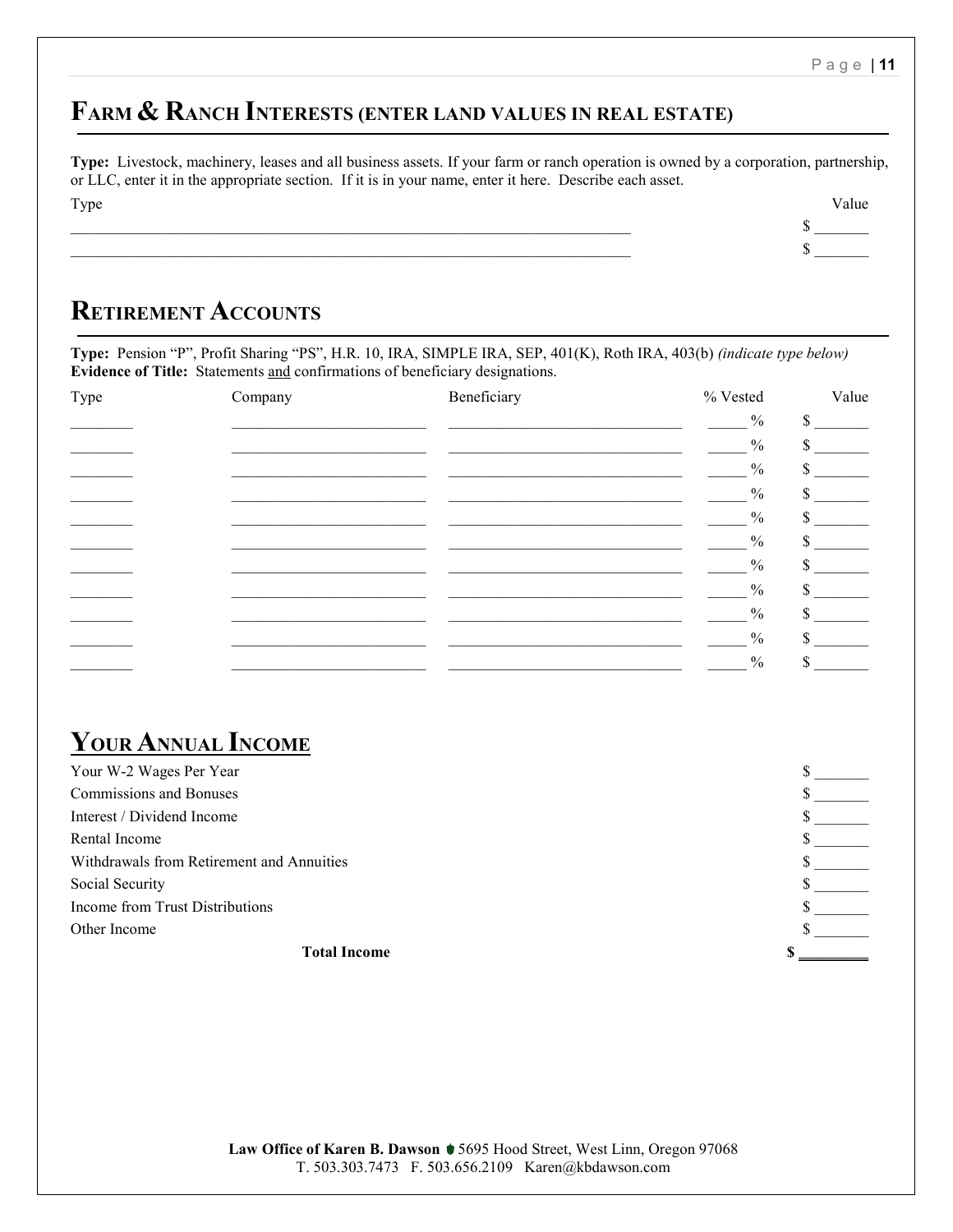#### **DIGITAL ASSETS**

**Type:** Personal digital property with monetary value. This may include: digital or alternative cryptocurrencies, domain names, virtual property, and websites or blogs that generate revenue for you. *(indicate type below and give an estimated value)* Description of Asset Value



### **INTELLECTUAL PROPERTY**

**Type:** Personal intellectual property with monetary value. This may include musical compositions, published literature, artworks, inventions, patents, architectural designs, etc. *(indicate type below and give an estimated value)*

|                      | ຼ | . . | $\check{ }$ |
|----------------------|---|-----|-------------|
| Description of Asset |   |     | Value       |
|                      |   |     |             |
|                      |   |     |             |
|                      |   |     |             |
|                      |   |     |             |
|                      |   |     |             |

### **SIGNIFICANT PERSONAL PROPERTY**

**Type:** Major personal effects such as motor vehicles, boats, jewelry, collections, antiques, furs and all other valuable nonbusiness personal property. *(indicate type below and give an estimated value)*

 $\sim$  5  $\sim$  5  $-$ \_\_\_\_\_\_\_\_\_\_\_\_\_\_\_\_\_\_\_\_\_\_\_\_\_\_\_\_\_\_\_\_\_\_\_\_\_\_\_\_\_\_\_\_\_\_\_\_\_\_\_\_\_\_\_\_\_\_\_\_\_\_\_\_\_\_\_\_\_\_\_\_\_\_\_\_\_ \$ \_\_\_\_\_\_\_  $\sim$  5  $-$ 

Type **Value** 

# **OIL, GAS & MINERAL INTERESTS**

**Type:** Lease, overriding royalty, fee mineral estate, working interest, pooling agreement, etc. **Documents to gather:** Lease agreement, deed, royalty agreement, farm out agreement, pooling agreement or other agreement you signed to create your oil, gas or mineral interest.

| Type | Owner | Value |
|------|-------|-------|
|      |       |       |
|      |       |       |
|      |       |       |
|      |       |       |
|      |       |       |